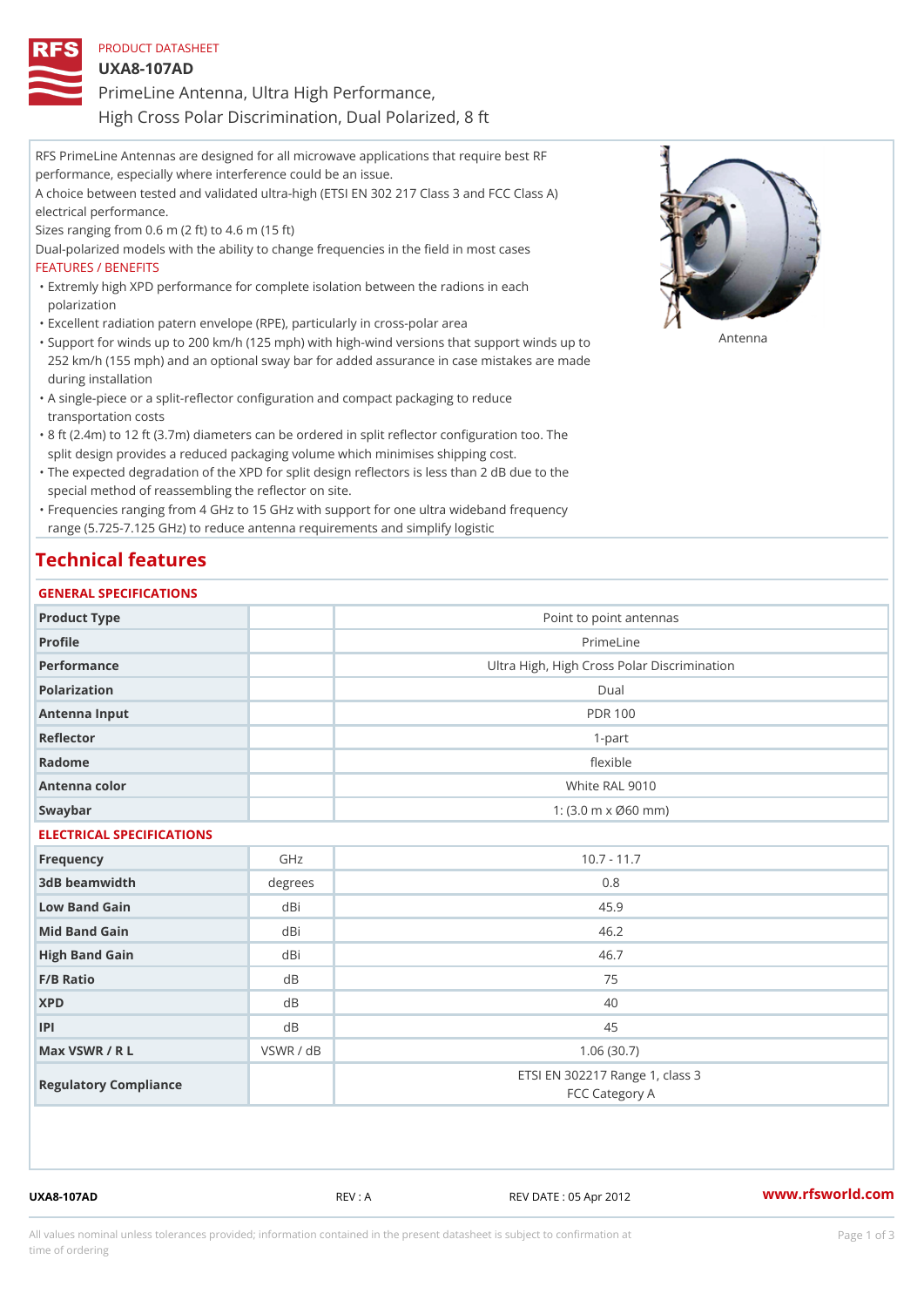# PRODUCT DATASHEET UXA8-107AD PrimeLine Antenna, Ultra High Performance, High Cross Polar Discrimination, Dual Polarized, 8 ft

| MECHANICAL SPECIFICATIONS                |              |                                                                         |  |  |
|------------------------------------------|--------------|-------------------------------------------------------------------------|--|--|
| Diameter                                 | ft $(m)$     | 8(2.4)                                                                  |  |  |
| Elevation Adjustment                     | degree:      | ± 5                                                                     |  |  |
| Azimuth Adjustment                       | degree:      | ± 5                                                                     |  |  |
| Polarization Adjustment                  | degree:      | ± 5                                                                     |  |  |
| Mounting Pipe Diameter<br>minimum        | $mm$ (in)    | 114(4.5)                                                                |  |  |
| Mounting Pipe Diameter<br>maximum        | $mm$ (in)    | 114(4.5)                                                                |  |  |
| Approximate Weight                       | kg(lb)       | 180 (396)                                                               |  |  |
| Survival Windspeed                       | $km/h$ (mph) | 200 (125)                                                               |  |  |
| Operational Windspeed                    | $km/h$ (mph) | 190 (118)                                                               |  |  |
| <b>STRUCTURE</b>                         |              |                                                                         |  |  |
| Radome Material                          |              | PVC coated fabric                                                       |  |  |
| FURTHER ACCESSORIES                      |              |                                                                         |  |  |
| optional Swaybar                         |              | 1: SMA-SK-60-3000A (3.0 m x Ø60 mm)                                     |  |  |
| Further Accessories                      |              | SMA-WK-8: Wind Kit<br>SMA-SKO-UNIVERSAL-L : Universal sway bar fixation |  |  |
| MOUNTOUTLINE                             |              |                                                                         |  |  |
| m <sub>m</sub><br>$Dimension_A$<br>(i n) |              | 2616 (103.4)                                                            |  |  |
| m <sub>m</sub><br>Dimension_B<br>(in)    |              | 1450(57.1)                                                              |  |  |
|                                          |              |                                                                         |  |  |

Dimension\_C

Dimension\_E

Dimension\_F

 $114$  m m (4.5 \_ i r )  $\sqrt{$  ii p  $\ge$ 

Dim\_D-

mm (in)

m m

mm (in)

m<sub>m</sub> (in)

460 (18.1)

190 (7.5)

310 (12.3)

1120 (44.1)

UXA8-107AD REV : A REV DATE : 05 Apr 2012 [www.](https://www.rfsworld.com)rfsworld.com